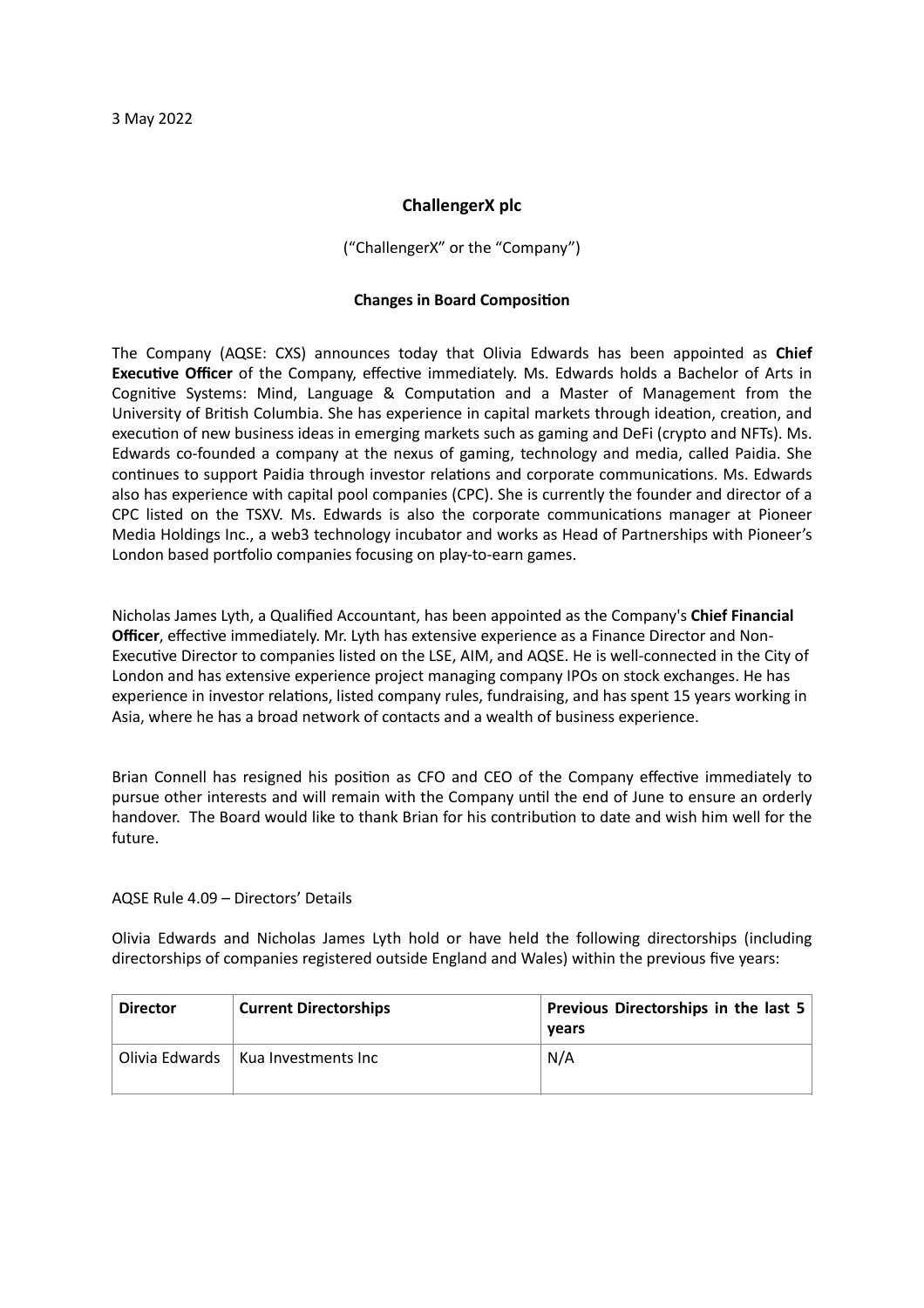| Nicholas James | NFT Investments plc       | Univision Engineering Ltd          |
|----------------|---------------------------|------------------------------------|
| Lyth           | Clarify Pharma plc        | Food Forward Global Operations plc |
|                | Agru plc                  | Altona Rare Earths plc             |
|                | <b>Streaks Gaming plc</b> | Taihua Ltd                         |
|                |                           | Sealand Capital Galaxy Ltd         |
|                | IO Health plc             |                                    |
|                | North Gate Management plc |                                    |
|                | Dark Peak Services Ltd    |                                    |
|                | <b>NL Consulting Ltd</b>  |                                    |
|                |                           |                                    |
|                |                           |                                    |

Olivia Edwards and Nicholas James Lyth:

- 1. do not have any unspent convictions in relation to indictable offences;
- 2. have not been a director of a company which has been placed in receivership, insolvent liquidation, administration, been subject to a voluntary arrangement or any composition or arrangement with its creditors generally or any class of its creditors whilst he was a director of that company or within the 12 months after he ceased to be a director of that company;
- 3. have not been a partner in any partnership which has been placed in insolvent liquidation, administration or been the subject of a partnership voluntary arrangement whilst he was a partner in that partnership or within the 12 months after he ceased to be a partner in that partnership;
- 4. have not been the owner of any assets or a partner in any partnership which has been placed in receivership whilst he was a partner in that partnership or within the 12 months after he ceased to be a partner in that partnership;
- 5. have not been publicly criticised by any statutory or regulatory authority (including recognised professional bodies); or
- 6. have not been disqualified by a court from acting as a director of any company or from acting in the management or conduct of the affairs of a Company.

This announcement contains information which, prior to its disclosure, constituted inside information as stipulated under Regulation 11 of the Market Abuse (Amendment) (EU Exit) Regulations 2019/310 (as amended).

## **About ChallengerX PLC:**

Listed on the Aquis Stock Exchange in London, ChallengerX plc, is a Software-as-a-Service "SaaS 2.0" monetization technology and digital marketing company serving sports clubs, players, sports news sites, and other influencers around the world. Its technology helps its customers, at no additional cost, generate incremental recurring revenues from their existing followers via a proprietary LOPI ("Leverage Other People's Influence) strategy.

ChallengerX also offers bespoke service packages that help clubs develop and build their brand, rapidly grow their base of fans, gain additional higher-end sponsors, and source and sell club merchandise through a club-branded eStore the Company operates on each club's behalf.

This announcement contains information which, prior to its disclosure, constituted inside information as stipulated under Regulation 11 of the Market Abuse (Amendment) (EU Exit) Regulations 2019/310 (as amended).